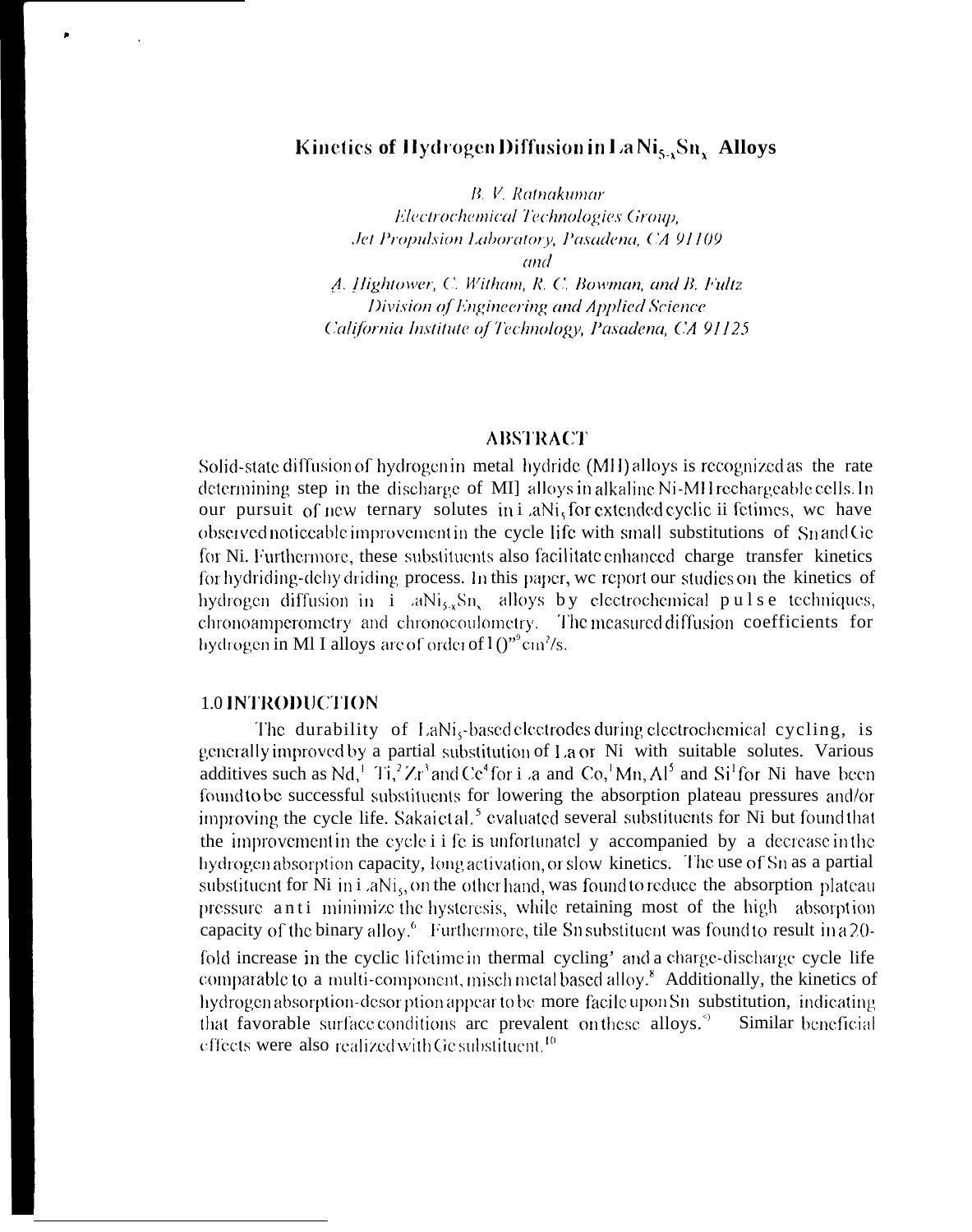Electrochemical hydriding-dehydriding reaction of MH alloy contains a series of steps. For cx.ample, the charge transfer reaction produces adsorbed atomic hydrogen  $(1 \, I_{ad})$  and OH on the electrode surface (Volmer process). The adsorbed hydrogen either diff'uses through the surface layer and grain boundaries into the bulk of" the alloy to form the hydride, or combines with adjacent adsorbed hydrogen atom to form molecular hydrogen (Tafel process) and thus hydrogen evolution. The performance of the metal hydride electrode is determined by the kinetics of the process occurring at the electrode/electrolyte interface as well as of hydrogen transport within the bulk of the alloy. The charge transfer process is the rate determining step for electrodes containing small particles, while the hydrogen diffusion dominates for larger particles.<sup>11</sup>

Reliable values for hydrogen diffusion coefficients in LaNi<sub>s</sub> hydride phases have been difficult to obtain due to complex microscopic diffusion processes in crystal structures where hydrogen simultaneously occupies several distinct types of interstitial sites.<sup>12+13</sup> Furthermore, various physical properties of activated LaNi<sub>5</sub>H<sub>x</sub> powders often impeded analyses and interpretations of commonly employed techniques such as nuclear magnetic resonance (NMR) and quasi clastic neutron scattering (QNS). Performing a critical assessment of NMR and QNS methods to characterize hydrogen diffusion in B-LaNi<sub>s</sub>H<sub>y</sub> when  $x > 6$ , Richter et al.<sup>12</sup> concluded that the. Imp,-range diffusion coefficient at 300 K is in the range of 1 - 5 x 10"8 cm<sup>2</sup>/s. Züchner et al.<sup>14</sup> applied current pulse electrochemical method on single crystal  $\alpha$ -LaNi<sub>c</sub>H<sub>2</sub> with  $x \le 0.07$  to obtain anisotropic diffusion coefficient of 2 - 3x 10 cm/s at 298 K. Apparently, there is not a large difference in hydrogen diffusion behavior between these two phases even though the hydrogen contents vary considerably.

There have been relatively few studies<sup>12</sup> on the effect of substitutional alloy ing on hydrogen diffusion in the AB, hydrides. Using NMR methods, Bowman et al.<sup>15</sup> showed that Al substitution greatly decreased hydrogen motion in the B-LaNi<sub>sy</sub> $\text{Al}_y\text{H}_x$  with an accompanying increase in activation energy. Zheng el al.<sup>16</sup> obtained with electrochemical methods a room temperature diffusion coefficient of  $3 \times 10^{-11}$  cm<sup>2</sup>/s for an LaNi<sub>4.25</sub>Al<sub>0.75</sub> hydride electrode which was below the value of  $7 \times 10^{-10}$  cm<sup>2</sup>/s reported for a LaNi<sub>4</sub>Cu electrode by van Rijswick.<sup>11</sup> More recently, Zheng et al.<sup>17</sup> used a constant current discharge technique to derive the hydrogen diffusion constant of 7 x 10<sup>-11</sup> cm<sup>2</sup>/s for a LaNi<sub>4.27</sub>Sn<sub>0.24</sub> electrode. Ilisc-type electrodes made with MmNi<sub>4.2</sub>Al<sub>05</sub>M<sub>03</sub> (M = Cr, Mn, Fe, Co, Ni) were used by Iwakura, et al.<sup>18</sup> to evaluate hydrogen diffusion coefficients in the  $\alpha$ -phase by the electrochemical potential step method. The diffusion constants measured at 303 K ranged between  $1.6 \times 10^8$  cm<sup>2</sup>/s to  $3.2 \times 10^8$  cm<sup>2</sup>/s. It should be noted (trot the hydrogen diffusion coefficients deduced using electrochemical methods on alloy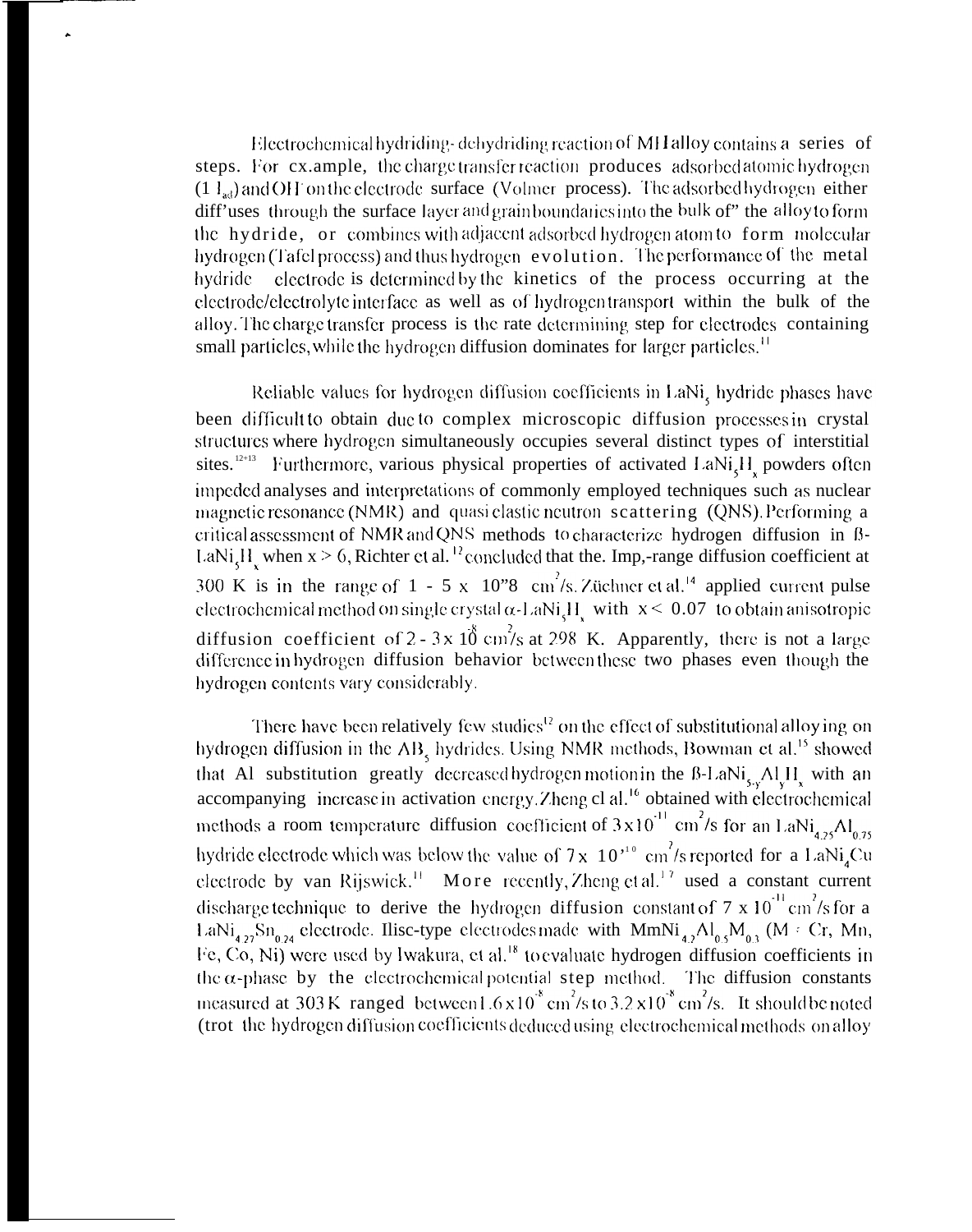powders are smaller by one to two orders of magnitude than values obtained from NMR, ONS, or electrochemical measurements on bulk samples.<sup>14, 'x</sup>

In this work, we studied the transport kinetics of hydrogen in LaNi<sub>s</sub> Sn<sub>x</sub> alloys by electrochemical pulse techniques, i.e., chronoam perometry and chronocoulometry. Sn substitution results in improved interfacial conditions for electrochemical hydridingdehydriding processes and in lower absorption pressures due to enlarged lattice volume. It is interesting to see if these features, especially the latter, also lead to enhanced transport of hydrogen within the bulk of the alloy. The results from these studies. combined with the extensive electrochemical and structural characterization already performed on LaNi<sub>s</sub>, Sn, alloys, will help us better understand the role of the ternary solute on hydrogen diffusion.

## 2.0 EXPERIMENTAL,

LaNi<sub>5-x</sub>Sn<sub>x</sub> alloys were prepared by induction-melting and were subsequently annealed.<sup>9</sup> The annealed ingots were subjected to five hydrogen absorption/d esorption cycles to activate the alloys. Metal hydride disk electrodes were prepared by filling the BAS (Bioanalytical Systems) disk electrodes with mixture of MI I powders (with 19% Ni and 5  $\degree$ /c, PTFE), of equal quantities in each case to ensure equal surface area (0.07 cm<sup>2</sup>), density  $(5.6 \text{ g/cm}^3)$ , and porosity in all the electrodes. A NiOOH electrode formed the counter-electrode, and a  $f \lg/\text{HgO}(0.098 \text{ V} \text{ vs. S1} \text{ H})$  with a Luggin capillary served as the reference electrode in a three-electrode, flooded cell with 31w% KOH electrolyte.

The experiments include constant current charges at  $40 \text{ mA/cm}^2$  ('20 mA/g) to a capacity corresponding to 400 mAh/g, potentiodynamic polarization curves for estimating diffusion limiting currents, constant-current discharges at  $64 \text{ mA/cm}^2$  (33)  $mA/g$ ) to -0.5 V vs. Hg/HgO for calculating the absorbed hydrogen concentration in the alloy and chronoamperometric and chronocoulometric transient measurements for determining the diffusion coefficients. The polarization experiments were carried out with an EG&G '273 Potentiostat / Galvanostat using 352 corrosion so ftware. Chronocou lometric response was monitored with a Nicolet storage oscilloscope. All the measurements were made at ambient temperature, which was  $25^{\circ} + 2^{\circ}$ C.

It may be difficult to distinguish the hydriding and hydrogen evolution processes electrochemically. In a potentiodynamic polarization, for example, a smooth, almost unnoticeable, transition occurs from the hydride formation to the hydrogen evolution.<sup>9</sup> The concurrent hydrogen evolution thus induces uncertainties in the analysis of cathodic polarization data, due to reduced current efficiency and changing surface conditions. In order to alleviate such uncertainties, the present studies are restricted to the anodic regime, both for transient and steady-state experiments. Besides, the slow diffusing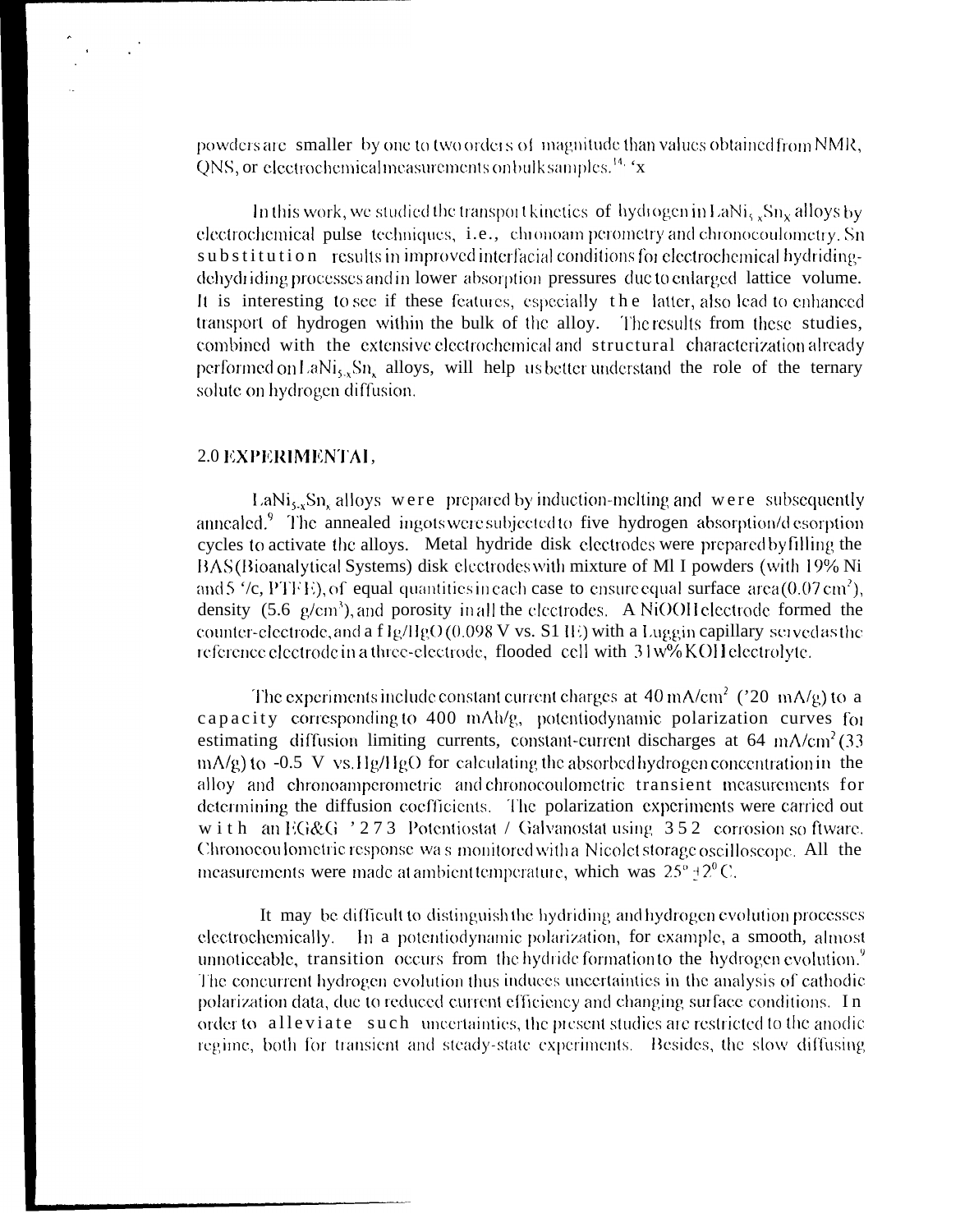species during discharge are undoubtedly hydrogen within the bulk of the alloy, where as in the charging process, hydroxylions in the electrolyte phase could move more sluggishly, depending on the porosity and tortuosity of the electrode.<sup>17</sup>

# 3.0 RESULTS

#### **3.1 Steady State Measurements**

#### 3.1.1Potentiodynamic Polarization - Limiting currents

Figure 1 shows the steady state polarization curves of LaNi<sub>sx</sub>Sn, alloys with different Sn contents (x from 0 to 0.5) at a slow scan rate ( $(0.5 \text{ mV/s})$  approximating steady state conditions. The polarization curves show strong interference of mass transfer processes on the charge transfer kinetics, as evident from the current being invariant with an increase in the overpotential. At high overpotentials,  $>400$  mV, the discharge reaction is limited by the rate of transport of hydrogen within the bulk of the alloy. The corresponding current, termed diffusion limiting current and estimated f r o m Fig. 1 increases upon Sn substitution and decreases later at  $x \ge 0.2$  (Fig. 2). The low limiting current of the binary alloy is caused by the difficulty associated with its charging in a partially-scal ed cell. The limiting currents of the Sn-substituted alloys are  $\sim$  500 mA/g as reported earlier for LaNi,

## 3,1.2 Discharge Characteristics

In order to obtain the value of hydrogen concentration required for calculating the diffusion coefficients from the transient response below, tile electrodes were discharged after a prior, complete charge. Fig. 3 shows the discharge curves of LaNi<sub>s</sub>, Sn, alloys. The discrepancy in the electroche mical capacity in these alloys is partially due to the differences in their absorption plateaupressures.<sup>9</sup> MH alloys with high plateau pressures  $($  atm.) are n ot efficiently charged in the open cell adopted for the present studies. At high Sn contents, on the other hand, the discharge kinetics are relatively sluggish. The capacity is thus maximum with a Sn content of  $0.2-0.3$ .

It should be realized that the degree of hydriding is such that the MH alloy exists in the two phase region, i.e., in the  $\alpha$  and  $\beta$  form. The measured diffusion coefficients therefore represent a weighted average value of  $\alpha$  and  $\beta$  phase hydrides.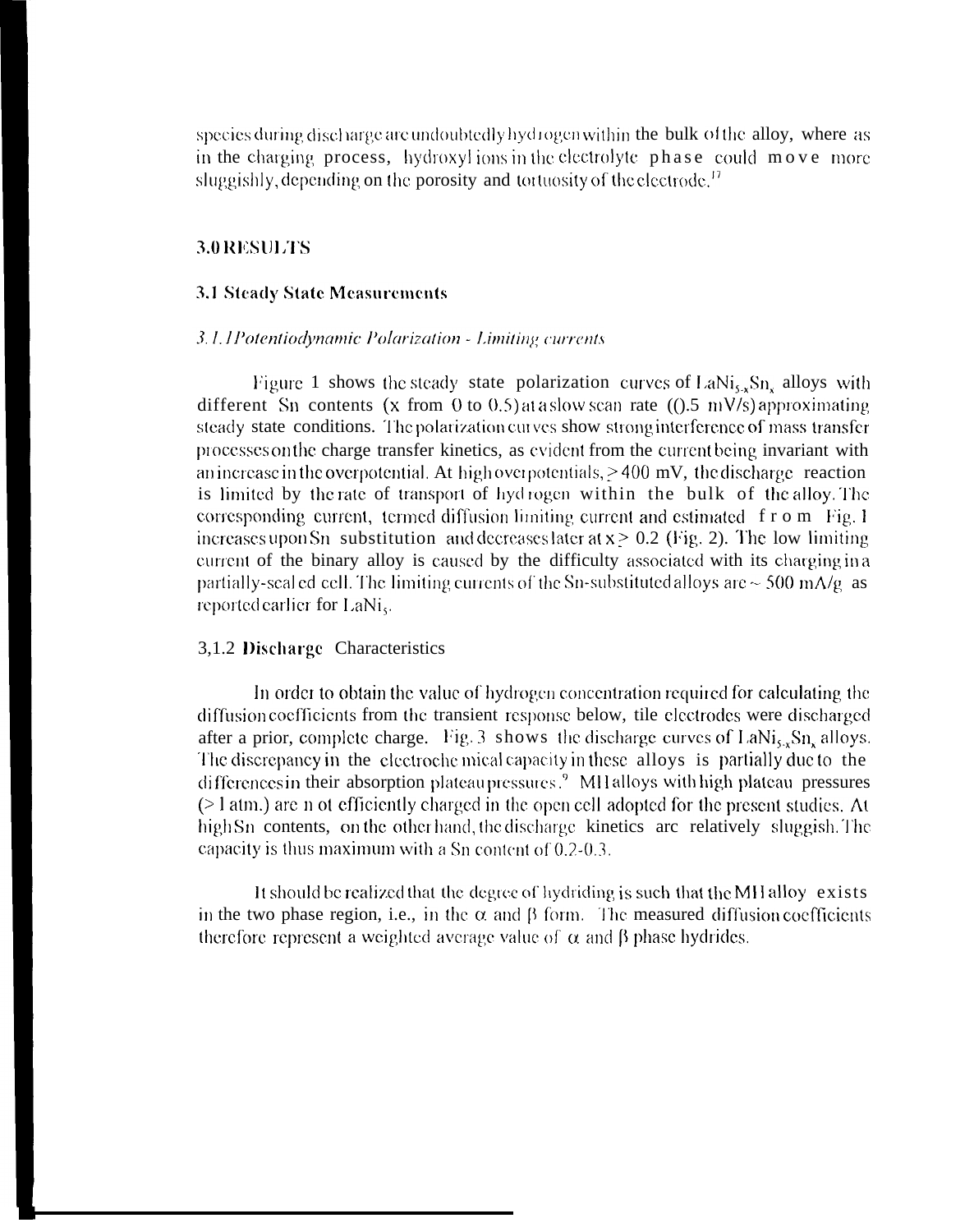#### **3.2 Transient Measurements**

#### 3.2.1 Chronoamperometry

The transient methods involve the application of a potentiostatic pulse (correspon ding to mass transfer regime identified in the steady-state experiment) to the electrode and monitoring amperometric and coulometric responses. From the dependence of diffusion current and coulombic charge on time, it is possible to obtain values for the diffusion coefficients by applying appropriate diffusion equations. The boundary conditions applicable to the present case for the outward diffusion of hydrogen within the bulk of the alloy are i) uniform initial concentration, i.e., at  $t \in O$ , the concentration of hydrogen is the same at any distance from the interface,  $x$ , ii) at  $t > 0$ , the concentration at large x approaches the bulk concentration and iii) the interfacial hydrogen concentration is zero at  $t > 0$ , after the potential step. Assuming semi-infinite linear diffusion conditions, the instantaneous current in the diffusion-limited regime may be expressed by Cottrell's equation<sup>19</sup> as

$$
i = \frac{n \ E A D_H^{'2} C^*}{n^{1/2} t^{1/2}} \tag{1}
$$

where *i* is the instantaneous current al time  $t$ ,  $D_H$  is the diffusion coefficient of hydrogen,  $C^*$  is the bulk concentration of the diffusing species. A is the area of the electrode and F is the Faraday constant. The concentration  $(\cdot^*)$  is obtained from the electrochemical discharge capacities, using the geometric volume of the electrode (Fig. 3, Table 1).

Fig. 4 shows the chronoamperometric curves of LaNi<sub>5</sub>, Sn, alloys after applying a potentiostatic pulse of  $+400 \text{ mV}$  vs. OCV, which corresponds to the diffusion-controlled '1 he corresponding plots between the current and  $t^{1/2}$  recast from Fig.4 are regime. shown in Fig. 5. From the slope of these curves in Fig. 5 and bulk concentrations of hydrogen estimated above, the diffusion coefficients of hydrogen in  $J_a N i_s$ ,  $S n_s$  alloys were. calculated ("1'able 1). The diffusion coefficients thus calculated arc 6.69 x 1  $0^{\degree}$ , 8.38  $x10^9$ , 7.53 x 10-(), 9.36 x 10<sup>-9</sup> and 2 x 10<sup>-8</sup> cm<sup>2</sup>/s for Sn contents of 0.1, 0.2, 0.3, 0.4 and 0.5, respectively (Fig. 6, "1'able 1).

#### 3.2.2. Chronocoulometry

f lere also, the electrode potential is shifted to a sufficiently positive value (for oxidation) to enforce diffusion-limited conditions. The coulometric output from the potentiostat is recorded as a function of time. The coulometric response may be described by the Cottrell equation in an integral ferm<sup>i</sup> such as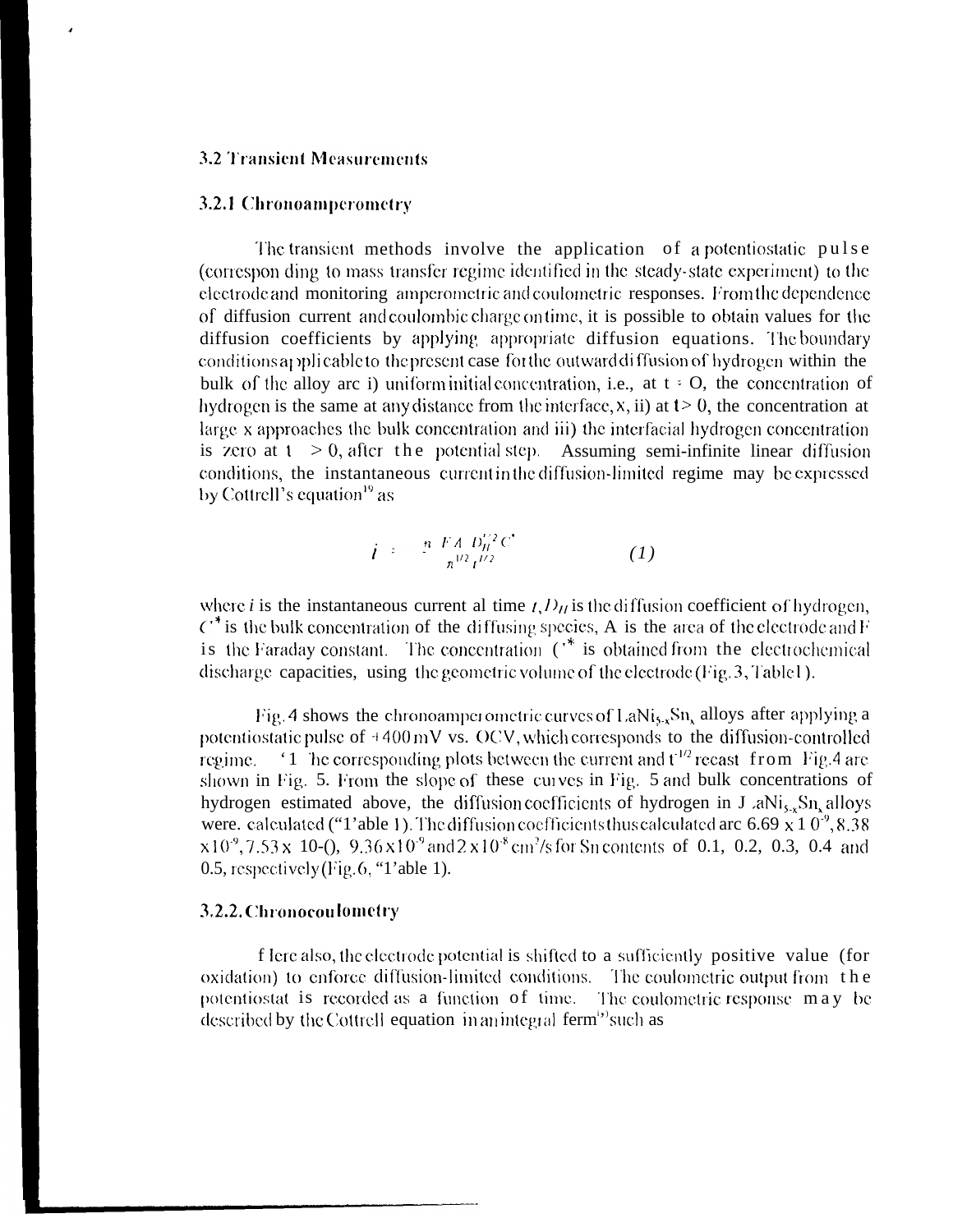$$
Q = \frac{2 \pi F A B_H^{1/2} C^* t^{1/2}}{\pi^{1/2}}
$$
 (2)

where Q is the cumulative charge passed at any instant, t. A plot of Q vs.  $t^{1/2}$  is thus linear, the slope of which yields the diffusion coefficient.

Chronoam perometric curves were obtained for LaNi<sub>s</sub>, Sn, alloys at a potentiostatic pulse corresponding to an anodic perturbation of 400 mV (Fig.  $7$ ). The corresponding plots between coulombic charge and t<sup>12</sup> recast from Fig. 7 are shown in Fig. 8. From the slope of these curves in Fig. 8 and the bulk concentrations of absorbed hydrogen, the diffusion coefficients fbr hydrogen in LaNi<sub>s</sub>, Sn, alloys were calculated ('1'able 1). The diffusion coefficients thus obtained are  $3.49 \times 10^{9}$ ,  $3.86 \times 10^{9}$  and  $3.77 \times 10^{9}$  cm<sup>2</sup>/s for Sn contents of 0.2, 0.3 and 0.4, respectively (Fig. 6, Table 1).

## **4.0 CONCLUSIONS**

The diffusion coefficients of hydrogen in LaNi<sub>s</sub>,  $Sn_{s}$ , obtained from the amperometric and coulometric outputs upon a potential pulse corresponding to the diffusion limiting conditions, are in close agreement with each other, suggesting that the analyses and the assumptions involved are reasonable. These values of the diffusion coefficients arc marginally lower than those obtained from NMR and QNS techniques, but clearly larger than the values of Zheng et al, obtained from constant-current discharges.

Finally, with increasing Sn content in LaNi<sub>s</sub>, Sn, alloys, the diffusion of hydrogen is nothindered, whereas some sluggishness was observed carlier in the charge transfer kinetics. On the other hand, the diffusion of hydrogen seems to be enhanced marginally upon the substitution of Sn for Ni. This may possibly be related to the increased unit cell volume. upon partial substitution of Ni with Sn.

# **S.0 ACKNOWLEDGMENTS**

This work was carried out at the Jet Propulsion laboratory under contract with the National Aeronautics and Space Administration and at the California Institute of Technology under funding by the DOE grant 1)1;-1;(i03-941iR14493.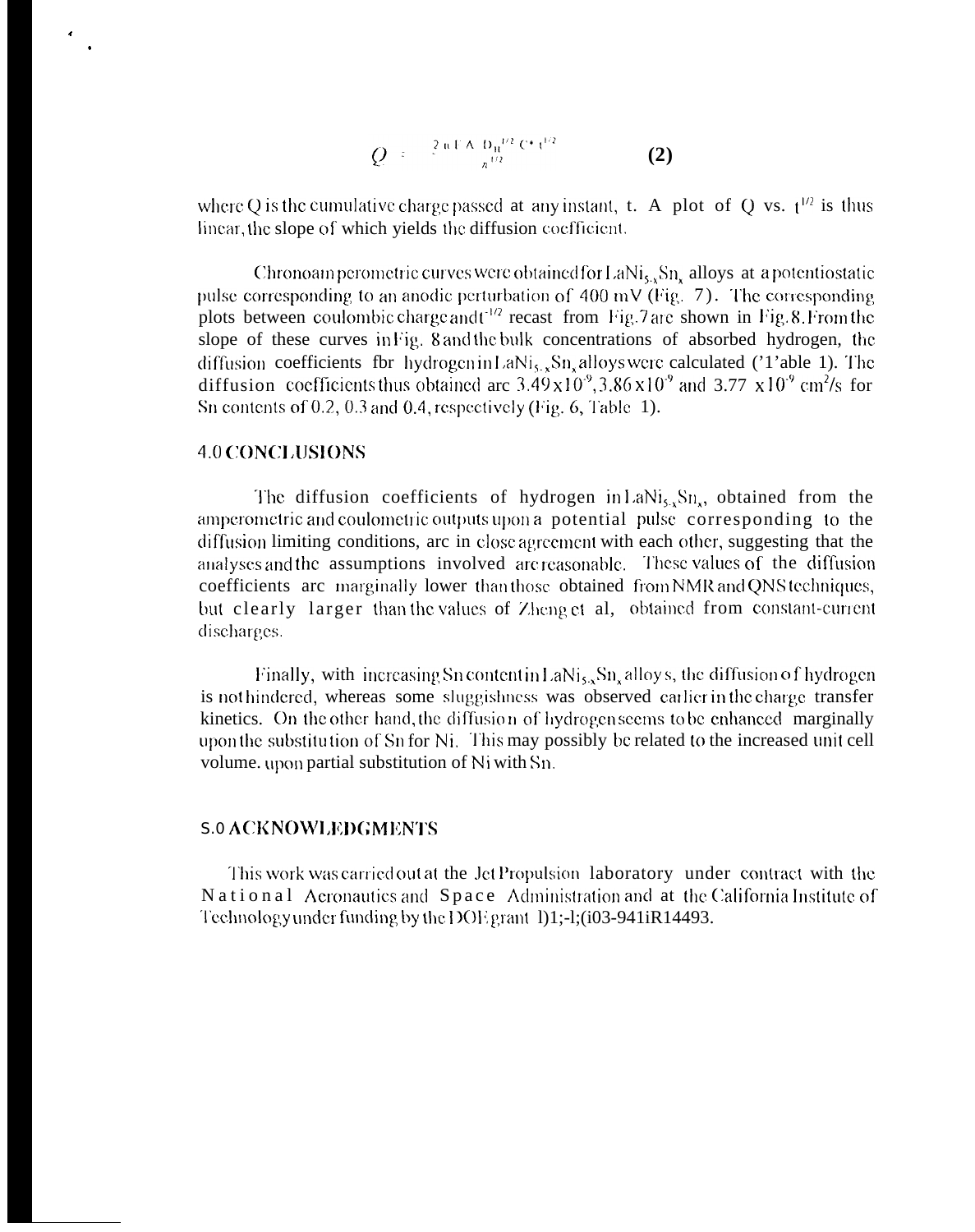## **REFERENCES**

- 1. G. G. Willems, *Philips J. Res.*, 39 (Suppl. 1), 1 (1984); J. G. (i. Willems and K. H. J. Buschow, *J. Less Common Metals*, 129, 13(1987).
- 2. T. Sakai, 11. Miyamura, N. Kuriyama, A. Kate, K. Oguru, and H. Ishikawa, J. Less Common Metals, 159, 127 (1990).
- 3. T. Sakai, 11. Miyamura, N. Kuriyama, A. Kate, K. Oguru, and 11. Ishikawa, J. Electrochem. Soc., 137, 795 (1 990).
- 4. T. Sakai, T. 1 lazama, H. Miyamura, N. Kuriyama, A. Kato, and 11. Ishikawa, J. Less Common Metals, 172-174, 1175(1 991).
- 5. '1'. Sakai, K. Oguru, H. Miyamura, N. Kuriyama, A. Kate, and 11. Ishikawa, J. Less Common Metals, 161, 193 (1990).
- 6. M. 11. Mendelsohn, D. M. Gruen, and A. E. Dwight, *Mat. Res. Bull*, 13, 1221 (1979).
- 7. R. C. Bowman, Jr., C. H. Luo, C. C. Ahn, C. K. Witham, and B. Fultz, J. Alloys and Compounds, 217.185 (1 995).
- 8. B. V. Ratnakumar, G. Halpert, C. Witham and B. Fultz, J. Electrochem. Soc., 141, I, 89(1 994); Proc. ECS Symp. Hydrogen Batteries, 94-27, 57(1 994).
- 9. B. V. Ratnakumar, C. Witham, R. C. Bowman, Jr., A. I lightower, and B. Fultz, J. Electrochem. Soc. 143, 2578 (1996).
- I () C. Witham, B. V. Ratnakumar, R. C. Bowman, Jr., A. Hightower, and B. Fultz, J. Electrochem Soc. 144, 1.204 (1 996).
- 11, M. 11. J. VanRijswick, in Hydrides for Energy Storage, Ed., A. F. Anderssen and A. J. Maeland, p. 261, Permagon, Oxford (1978).
- 12. 1). Richter, R. Hempelmann, and R. C. Bowman, J r., in *Hydrogen in Intermetallic* Compounds H, Ed 1, Schlapbach (Springer-Verlag, Berlin, 1992) p. 97.
- 13. C. Schönfeld, R. Hempelmann, D. Richter, '1'. Springer, A. J. Dianoux, J. J. Rush, '1'. J. Udovic, and S. M. Bennington, *Phys. Rev. B* SO, 853 (1 994).
- 14. 11. Züchner, '1'. Rauf, and R. 1 lempelmann, J. Less-Common Met. 172-174, 611  $(1991).$
- 15. R. C. Bowman, Jr., D. M. Gruen, and M. 11. Mendelsohn, Solid State Commun. 32, sol (1979).
- 16. G. Zheng, B. N. Popov, and R. E. White, *J. Electrochem.s.gc.* 142, 2695 (1 995).
- 17. G. Zheng, B. N. Popov, and R. E. White, J. Electrochem. Soc. 143, 834 (1996).
- 18. C. Iwakura, T. Oura, II. Inoue, M. Matsuoka, Y. Yamamoto, J. *Electroanal. Chem.* 398, 37 (1995).
- 19. A. J. Bard and I., R. Faul kner, Electrochemical Methods; Fundamentals and Applications, John Wiley& Sons, Inc., New York (1980).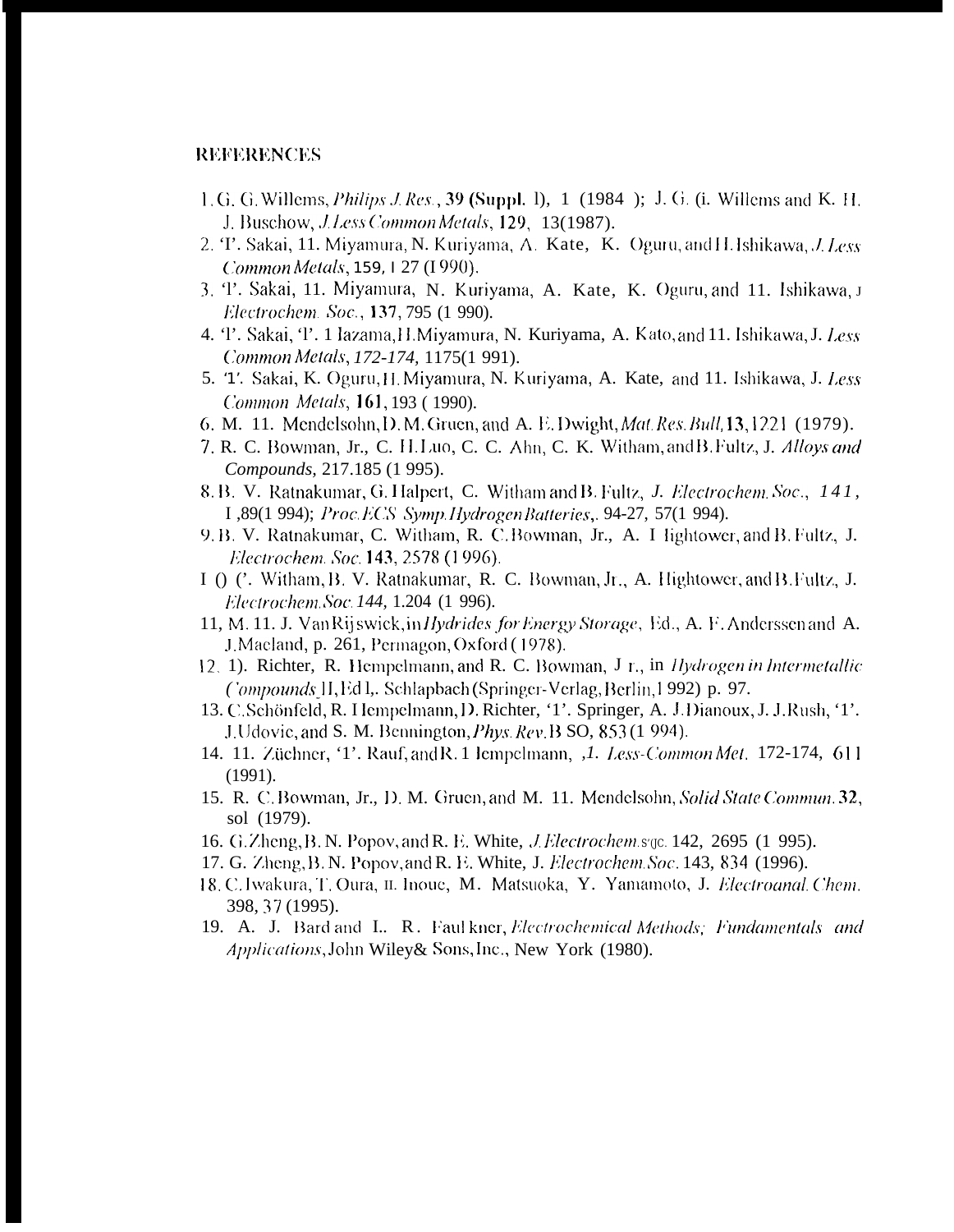

 $\ddot{\phantom{0}}$ 

Fig. I: Potentiodynamic polarization curves of  $\text{LaNi}_{5x}\text{Sn}_{x}$  alloys, illustrating diffusion-limited behavior



Fig. 2 : Diffusion limiting currents of  $LaNi_{5-x}Sn_x$  alloys, estimated from potentiodynamic polarization curves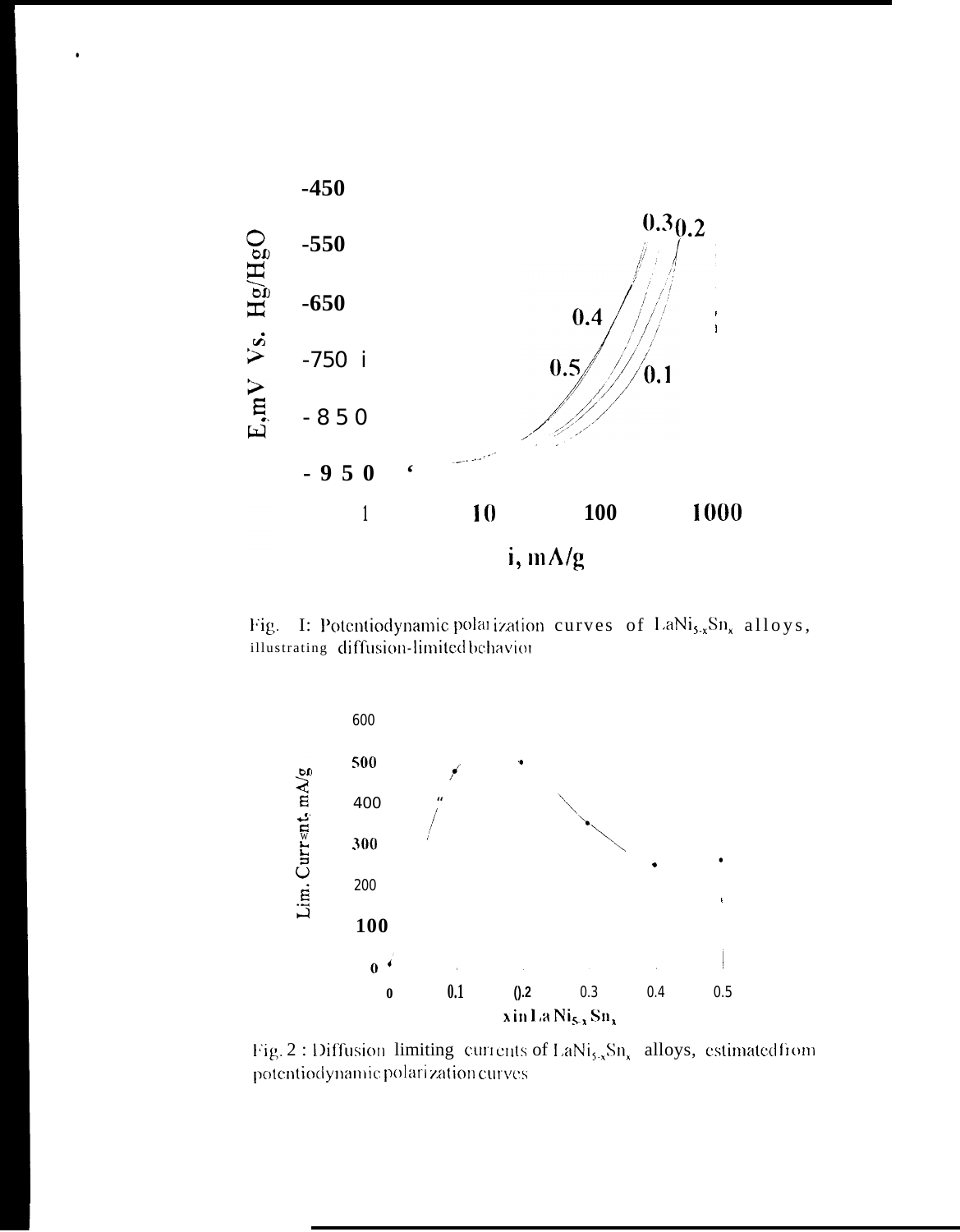

Capacity, mAh





Fig 4 : Chronoamperometric curves of LaNi<sub>5,x</sub>Sn<sub>x</sub> alloys at<br>a potentiostatic pulse of +400 mV vs OCV.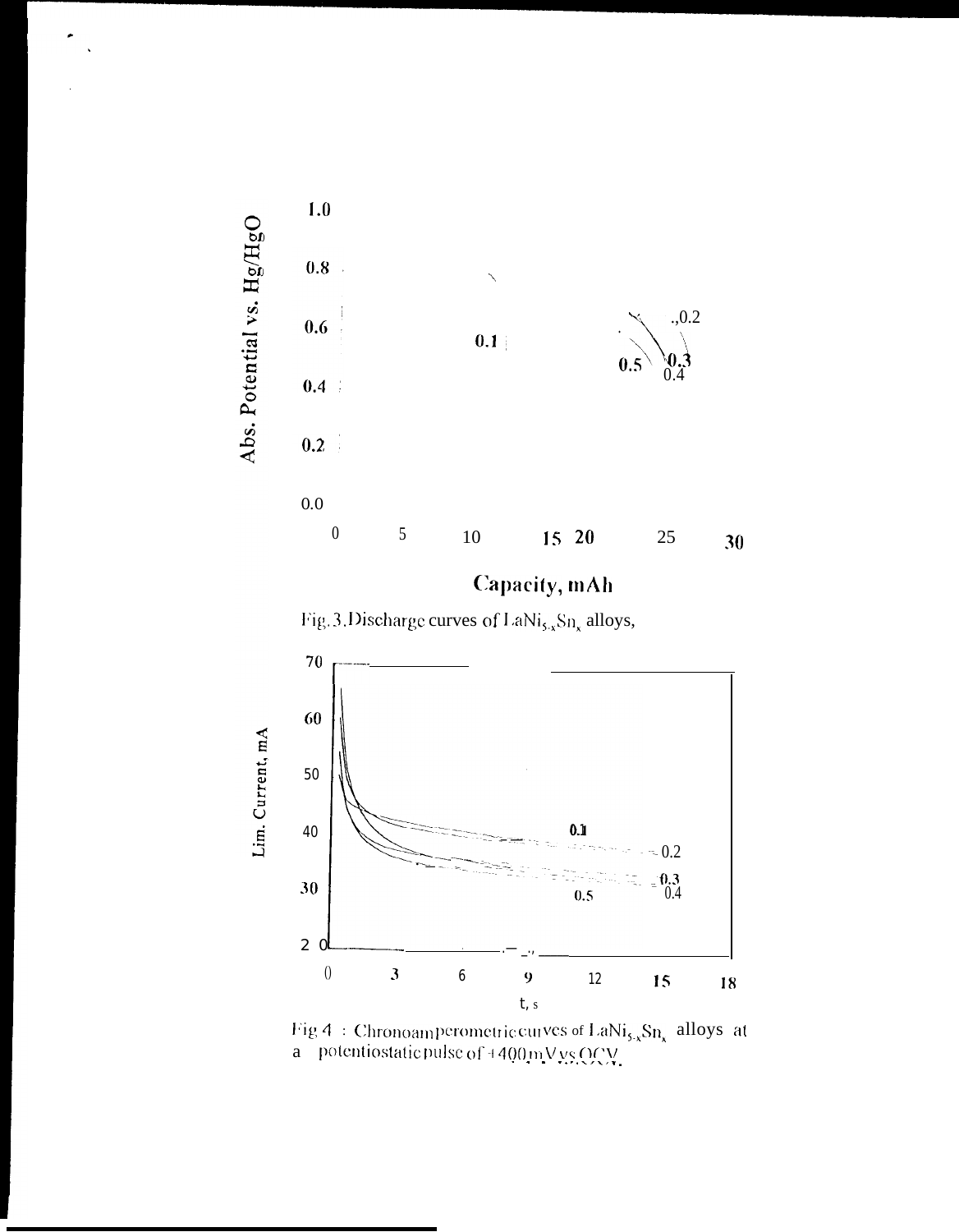

Fig 5: Analyses of chronoamperometric curves of LaNi<sub>5-x</sub>Sn<sub>x</sub> alloys, recast from Fig. 4.



Fig. 6: Variation of diffusion coefficient of hydrogen in Sn-modified LaNis alloys with the Sn content by 1) Chronoamperometry and 2) Chronocoulometry.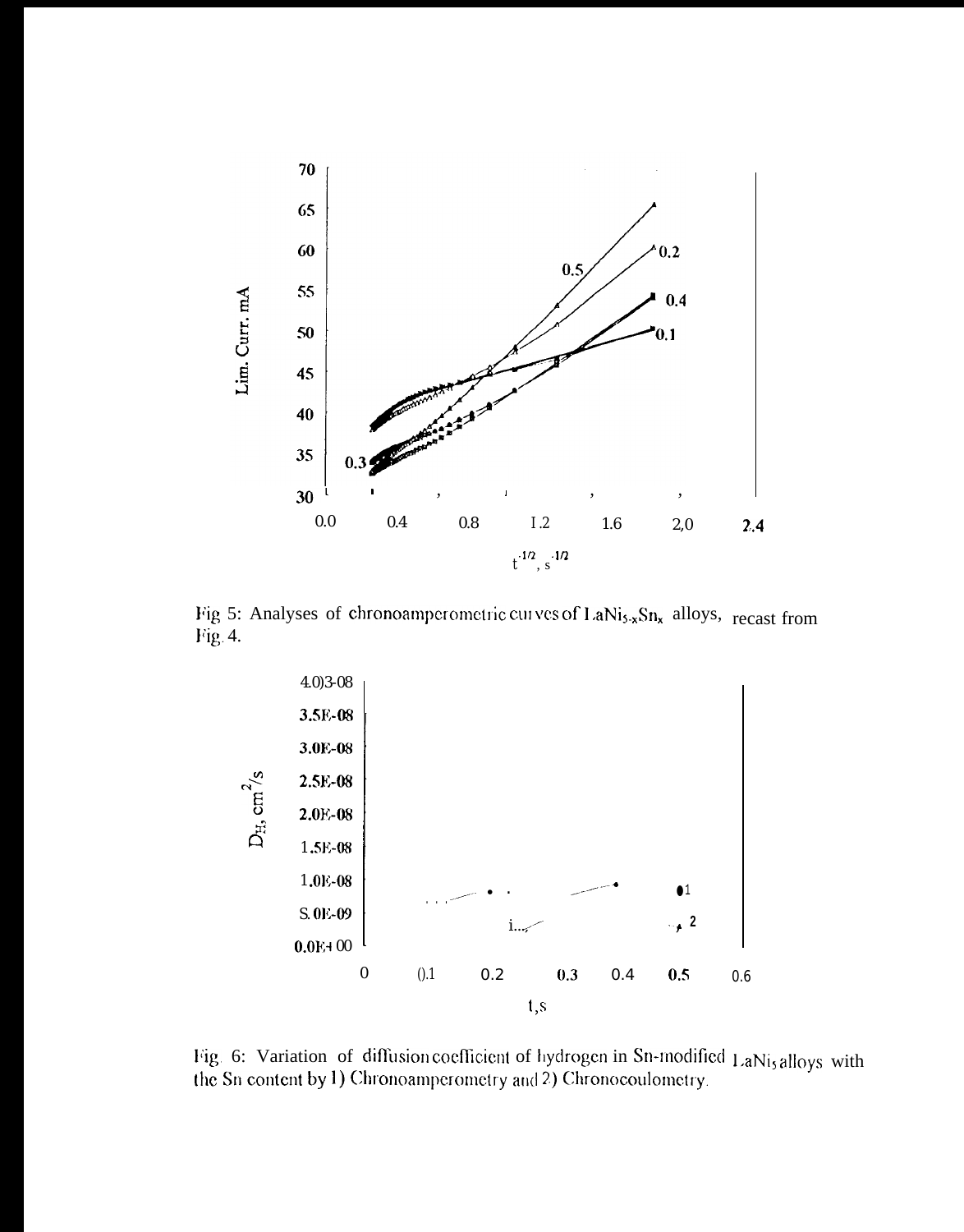

Fig.  $\mathfrak{S}$ : Chronocoulometric curves of LaNi<sub>s</sub> Sn, alloys



Fig. 8 : Analyses of chronocoulometric response of LaNi<sub>s, Sn<sub>x</sub></sub> alloys, recast from Fig. 7